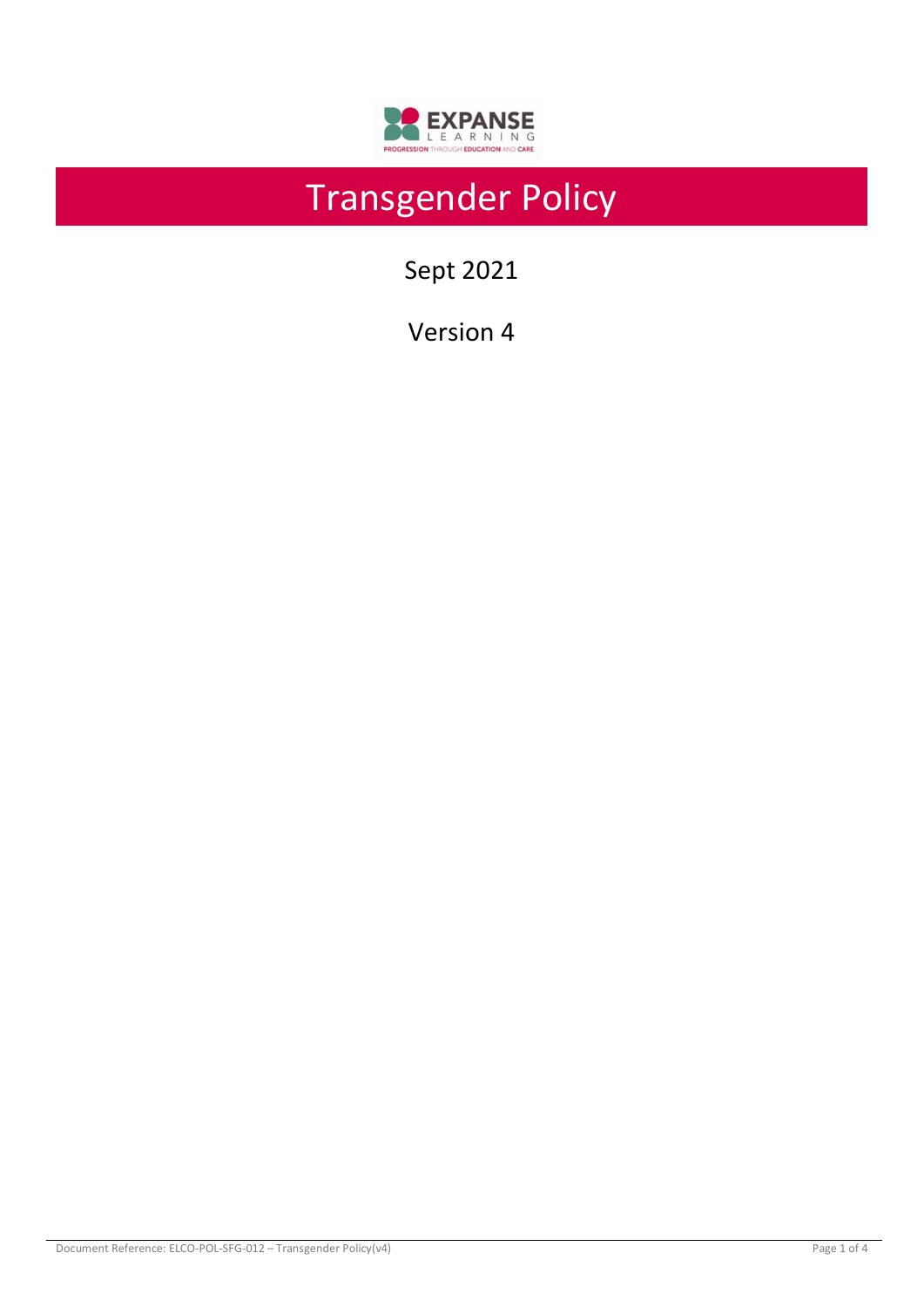# **1. Scope**

This policy applies to all staff at Expanse Learning College (Hereafter referred to as the College).

## **2. Introduction**

Gender is often an important part of an individual's identity and developing a positive sense of gender identity is part of growing up. However, gender identity is often complex and there is a spectrum of gender which is wider than just boy/ man or girl/ woman. Practice to support trans children and adults is embedded across the College policies and curriculum and build on best practice already in place to eliminate discrimination, harassment and victimisation; advance equality of opportunity and foster good relations. This Policy seeks to provide a broad overview of the needs of transgender children and adults and their families.

# **3. Principles**

In developing practice to support trans children and adults , The College should try to follow these principles:

- o Listen to the student, their parents, carers and siblings. Wherever possible follow their lead and preferences.
- o No student should be made to feel that they are the ones who are causing problems or that they owe anything to the College in return for being treated with the equality they deserve and are legally entitled to.
- $\circ$  Avoid seeing the student as a problem and instead see an opportunity to enrich the College community and to challenge gender stereotypes and norms on a widerscale.
- $\circ$  Avoid where possible gender segregated activities and where this cannot be avoided, allow the student to access the activity that corresponds to their genderidentity.
- o Challenge bullying and discrimination.
- $\circ$  Promote positive attitudes to gender diversity by including trans gender issues within activities relating to discrimination, hate crime, diversity, inclusion, SRE and PSHE.

# **4. Early Help Process**

It is important that any support offered to a transgender student or young person starts with identifying their individual needs. It must be understood that some trans people may not want any treatment. Some may choose to be known by a different name or to wear different clothes. However, most or all young trans people (and their families) will need some expert/specialist support as they grow up and develop. A trans student would benefit from an Early Help Assessment in line with Wigan children / adults 's Safeguarding Boards procedures to identify any additional needs arising from transgender issues. When completing the assessment particular attention should be paid to the sections on emotional health and wellbeing, family and social relationships, behaviour and an action plan put in place to address these issues and ensure the young person has a robust support plan. The allocated Lead Professional should always be someone who knows and gets on well with the student.

## **5. Terminology and language**

The correct terminology and language should be used and in order to do this there may need to be some education in lessons around sexual orientation and gender so that staff and students have a clear understanding that sexual orientation and gender identity are two completely different things. For the matter of fairness and inclusion it is extremely important that the correct gender, name and pronouns are used correctly to address transgender students.

## **6. Names and pronoun change**

Respecting a student or young person's request to change name and pronoun is crucial in supporting and validating that young person's identity. Some transgender children and adults may wish to change their name to make it in line with their chosen identity. Although they may not have changed their name legally, individuals have the right to choose the name by which they are known to by staff and fellow students.

## **7. College Attendance**

The College will make reasonable adjustments to accommodate absence requests for any treatment or appointments with external sources in line with their absence policy. It is possible that the young person may be accessing support from outside of the College, so provision must be made in order for the student to be absent from the College, but confidentiality must be maintained at all times when complying with absence procedures. Sensitive care will be taken when recording the reason for absence. The student may need time off for a medical appointment and it should be recorded as an approved absence (Medical) rather than being off sick.